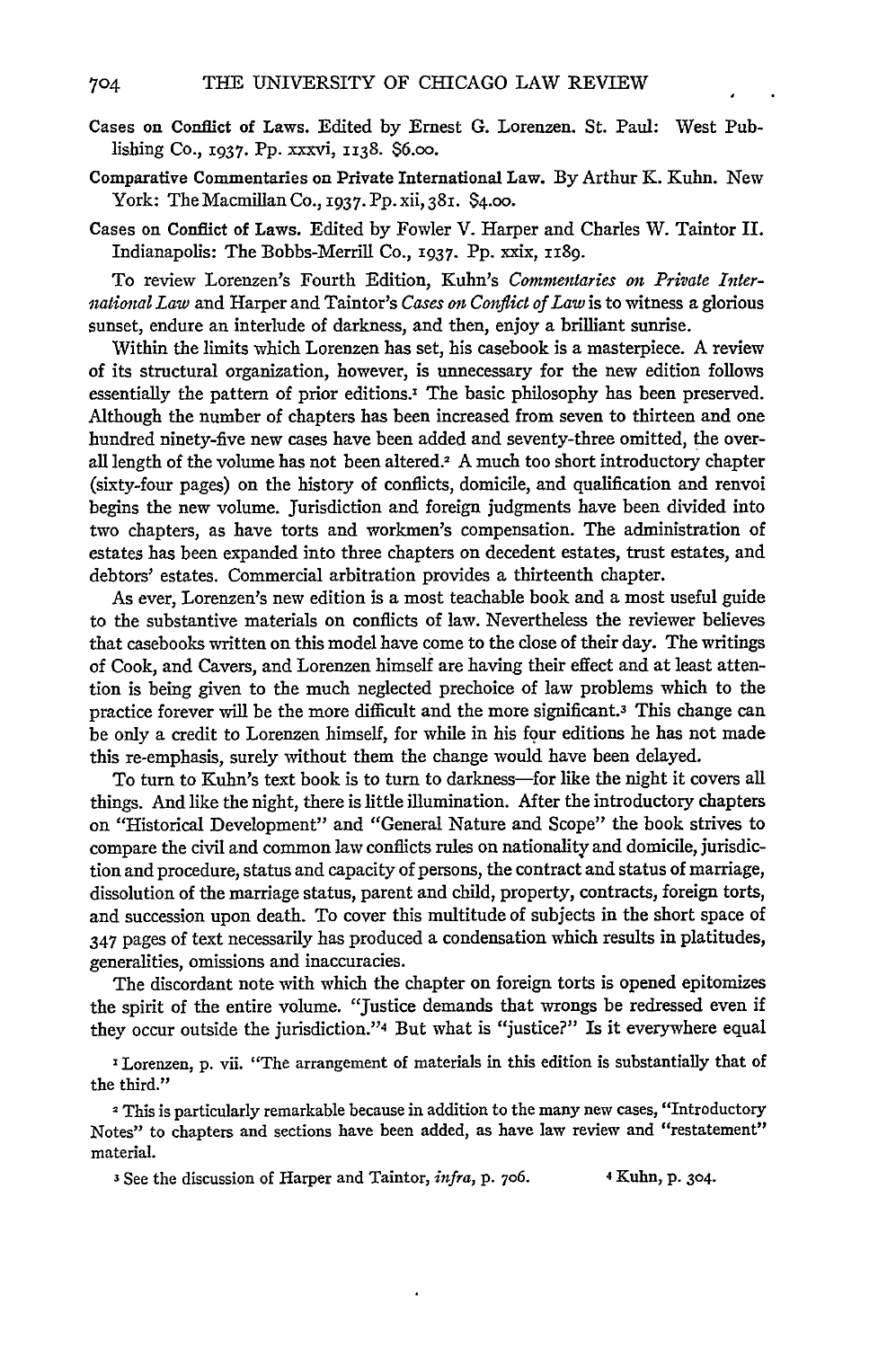and the same? "Who" demands in the name of justice? What are "wrongs"? In short, the careful scholar will be distressed by Kuhn's cavalier treatment. The inclusion of the classical landmarks of *Machado* v. *Fontes* and *The Halley* affords but little additional assistance in escaping from the Scylla of the concept and the Charybdis of result. The classical territorial theories of conflicts in the field of torts have run afoul of perplexing complexities in *Young v. Masci,S* in *Scheer v. Rockne Motor Corp.6* and in *Dallas* v. *Whitney.7* Similar cases are legion, but their problems escape this volume. In short, this chapter and the entire volume contains only the most general references to abstract *(i.e.,* meaningless) common law "principles." There is little analysis, less criticism, and no consideration of the problems as "conflicts problems."

The volume is written with an uncritical acceptance of a conceptualistic view of the law of conflicts. Apparently all literature and case material which throws doubt upon the perfection of this theory has been excluded. And this exclusion can not be forgiven. I do not suggest that Mr. Kuhn must accept other theories or rationales of conflicts cases, but without their recognition one cannot but doubt the adequacy of the volume. The omission of critical law review writings is legion. Outstanding among the omissions is the failure to cite or discuss Cook's articles on "The Logical and Legal Bases of the Conflict of Laws,"8 " 'Substance' and 'Procedure' in the Conflict of Laws,"9 "Tort Liability and the Conflict of Laws,"<sup>10</sup> and "'Contracts' and the Conflict of Laws."<sup>II</sup> Whether you accept or reject Cook's point of view is your business, but it must be patent to all that without the inclusion and discussion of this point of view a treatise can hardly be considered scholarly.

Thus, so far as the common law materials are concerned the book appears to be indubitably deficient, and this is particularly unfortunate for the true merit of Kuhn's work was to make available civil law materials to the common law lawyer. The suspicion, based on the inadequacy of the treatment of common law rules naturally extends to the civil law materials. So far as this reviewer is concerned it can be suspicion only. Suspicions, perhaps, are unfair, and extrapolation from what we know to what we do not know is usually dangerous. The suspicion itself, however, repels further investigation. And the Arctic night already is too long, and the reviewer is eager to turn to the light of a newer day which Harper and Taintor promise in their *Cases on the Conflict of Law.*

This casebook is of normal size and dimension. At this point its similarity with existing conflicts books ceases. The editors have taken a bold stroke. Unlike Lorenzen who dedicates but **52** pages to domicile and therein inserts what materials he uses on "qualification" and "renvoi," Harper and Taintor devote their first *345* pages to "Foreign Elements in Legal Relations." This is the first serious attempt to present in a casebook the method which makes conflicts a separate body of legal learning.

In the past casebooks have shunned this problem not only because of its uncompromising complexity but also because the romantic couple-the territorial theory and the renvoi-turned out to be incompatible. Eventually the deficiencies of renvoi and the absurdity of the hypothesis that choice of law rules produced uniformity had to be disclosed in casebook form. Harper and Taintor have done this.

- *S* **289** U.S. **253** (1933).
- **6** 68 F. **(2d)** 942 (C.C.A. **2d** 1934). **9 42** Yale L. **J. 333** (1933).
- 
- 
- **7W.** Va. 188 S. E. 766 (1936). **'0 35** Cal. L. Rev. **202 (1935). 8 33** Yale L. **J.** 457 (1924). **131** Ill. L. Rev. 143 (1936).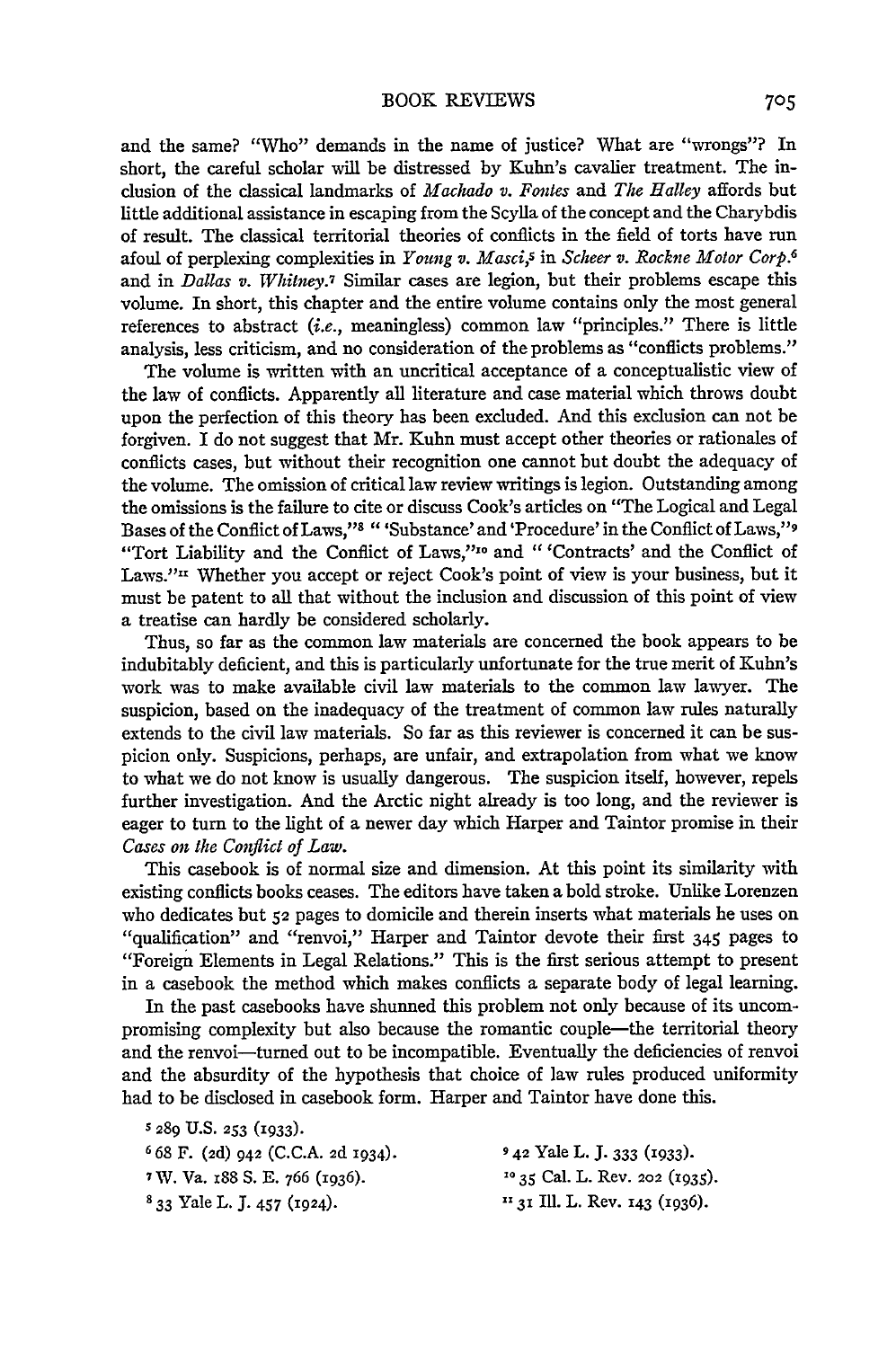Part I of Harper and Taintor's volume is so attractive in its focus on the basic question of what is the conflicts technique as distinct from what happened in tort or contract cases that the reviewer is tempted to extend the discussion to unreasonable lengths. Certain that the book review editor would not permit this he hopes that his enthusiasm will incite your curiosity to read and revel as he has.

Part II carries forward the same basic inquiry and asks the question "When *Will* Courts Adjudicate Controversies Involving Foreign Elements?" Three chapters reduce the conceptualistic limits of jurisdiction and judgments to the more significant inquiries, "When Will Foreign Elements Affect the Legal Desirability of Adjudication," and "When Will Foreign Elements Affect the Constitutional Limitations on Adjudication." Conversely, Part III considers "Foreign Elements Regarded as Legally Insignificant." Part IV, the last part of the volume, considers the issue of choice of law or "When Foreign Elements are Regarded as Legally Significant." The choice of law problem consumes less than half of the volume. This reduction of emphasis on substantive differences in local law rules seems highly desirable. It is, of course, always grievous to lose old friends, and many of the classical cases do not appear in this shortened part on choice of law. But new friendships will grow as strong and will perhaps be more delightful.

It forever may be perplexing that a person is treated as married in one state and not in another; but the marriage relation as a legal problem seldom arises singly. Economics is ever intruding. Thus a court must frequently decide whether a case should be treated as a status case, a domicile case, or a property case. For as it starts, so will it finish. Thus, this reviewer believes that the emphasis on qualification which Harper and Taintor have injected into this volume is indispensable to an intelligent prediction on the issue of choice of law."2

To date, no casebook has endeavored to present these materials with an adequacy which they deserve. Thus, this volume may well mark the beginning of a new day for conflict of laws casebooks. It is well edited, concisely organized and footnoted.'3 Balanced in length and content it should be a thoroughly teachable book.

12 See Harper and Taintor, p. **258,** quoting Arminjon as follows: "How can we know what law is applicable to a legal relation without having first determined the nature of that relation? Qualification must necessarily precede the choice of law for, when two laws seem simultaneous**ly** applicable and when they qualify differently the relation in question, there is not one but two relations depending upon whether we consult one or the other law **.....** To act otherwise would be to suppose competent, *a priori* and arbitrarily, one of the conflicting systems whose applicability must be established by means of one of the choice of law rules of that legal system must decide the question. That question can be decided only after its elements have been defined and classified by means of the rules of qualification of that legal system."

**'3** In some instances the cases have been too concisely edited, *i.e.,* the facts in Loucks v. Standard Oil, p. **21,** are omitted to the detriment of the case. This has occurred frequently in the early part of the volume. The footnotes are not mere repositories of authority but guide the student in the development of the problem. Cross-referencing of cases, however, would improve the volume at numerous points and the citation of all the law review materials con- tained in the footnotes in the table of books and articles-scarcely a fourth of them appearing -would facilitate its use. Occasional typographical errors will no doubt be corrected in future editions.

706